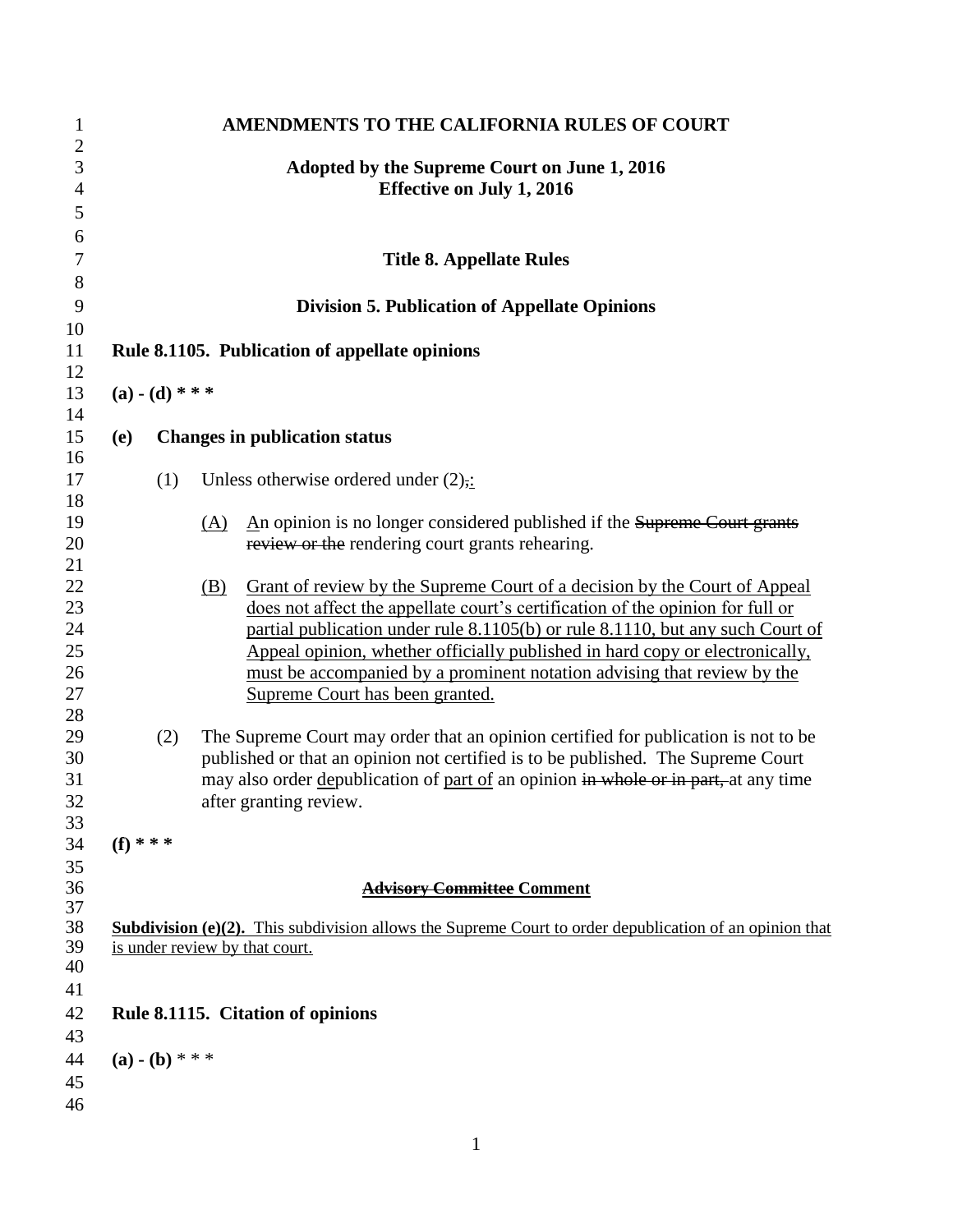| $\mathbf{1}$<br>$\overline{2}$ | (c)                                                                                                                                              |                                                                                                                                                                                          | Citation procedure <sup>1</sup>                                                            |  |  |
|--------------------------------|--------------------------------------------------------------------------------------------------------------------------------------------------|------------------------------------------------------------------------------------------------------------------------------------------------------------------------------------------|--------------------------------------------------------------------------------------------|--|--|
| 3<br>$\overline{4}$            |                                                                                                                                                  | On request of the court or a party, a copy of an opinion citable under (b) or of a cited                                                                                                 |                                                                                            |  |  |
| 5                              |                                                                                                                                                  | opinion of any court that is available only in a computer-based source of decisional law<br>must be promptly furnished to the court and all parties or the requesting party by attaching |                                                                                            |  |  |
| 6                              |                                                                                                                                                  | it to the document in which it is cited or, if the citation will be made orally, by letter within                                                                                        |                                                                                            |  |  |
| 7                              |                                                                                                                                                  | a reasonable time in advance of citation.                                                                                                                                                |                                                                                            |  |  |
| 8                              |                                                                                                                                                  |                                                                                                                                                                                          |                                                                                            |  |  |
| 9                              | (d)                                                                                                                                              | * * *                                                                                                                                                                                    |                                                                                            |  |  |
| 10                             |                                                                                                                                                  |                                                                                                                                                                                          |                                                                                            |  |  |
| 11                             | <u>(e)</u>                                                                                                                                       | When review of published opinion has been granted                                                                                                                                        |                                                                                            |  |  |
| 12                             |                                                                                                                                                  |                                                                                                                                                                                          |                                                                                            |  |  |
| 13                             |                                                                                                                                                  | (1)                                                                                                                                                                                      | While review is pending                                                                    |  |  |
| 14                             |                                                                                                                                                  |                                                                                                                                                                                          |                                                                                            |  |  |
| 15                             |                                                                                                                                                  |                                                                                                                                                                                          | Pending review and filing of the Supreme Court's opinion, unless otherwise ordered         |  |  |
| 16                             |                                                                                                                                                  |                                                                                                                                                                                          | by the Supreme Court under (3), a published opinion of a Court of Appeal in the            |  |  |
| 17                             |                                                                                                                                                  |                                                                                                                                                                                          | matter has no binding or precedential effect, and may be cited for potentially             |  |  |
| 18                             |                                                                                                                                                  |                                                                                                                                                                                          | persuasive value only. Any citation to the Court of Appeal opinion must also note          |  |  |
| 19                             |                                                                                                                                                  |                                                                                                                                                                                          | the grant of review and any subsequent action by the Supreme Court.                        |  |  |
| 20                             |                                                                                                                                                  |                                                                                                                                                                                          |                                                                                            |  |  |
| 21                             |                                                                                                                                                  | (2)                                                                                                                                                                                      | After decision on review                                                                   |  |  |
| 22<br>23                       |                                                                                                                                                  |                                                                                                                                                                                          | After decision on review by the Supreme Court, unless otherwise ordered by the             |  |  |
| 24                             |                                                                                                                                                  |                                                                                                                                                                                          | Supreme Court under (3), a published opinion of a Court of Appeal in the matter,           |  |  |
| 25                             |                                                                                                                                                  |                                                                                                                                                                                          | and any published opinion of a Court of Appeal in a matter in which the Supreme            |  |  |
| 26                             |                                                                                                                                                  |                                                                                                                                                                                          | Court has ordered review and deferred action pending the decision, is citable and has      |  |  |
| 27                             |                                                                                                                                                  |                                                                                                                                                                                          | binding or precedential effect, except to the extent it is inconsistent with the decision  |  |  |
| 28                             |                                                                                                                                                  |                                                                                                                                                                                          | of the Supreme Court or is disapproved by that court.                                      |  |  |
| 29                             |                                                                                                                                                  |                                                                                                                                                                                          |                                                                                            |  |  |
| 30                             |                                                                                                                                                  | (3)                                                                                                                                                                                      | Supreme Court order                                                                        |  |  |
| 31                             |                                                                                                                                                  |                                                                                                                                                                                          |                                                                                            |  |  |
| 32                             |                                                                                                                                                  |                                                                                                                                                                                          | At any time after granting review or after decision on review, the Supreme Court           |  |  |
| 33                             |                                                                                                                                                  |                                                                                                                                                                                          | may order that all or part of an opinion covered by $(1)$ or $(2)$ is not citable or has a |  |  |
| 34                             |                                                                                                                                                  |                                                                                                                                                                                          | binding or precedential effect different from that specified in (1) or (2).                |  |  |
| 35                             |                                                                                                                                                  |                                                                                                                                                                                          |                                                                                            |  |  |
| 36                             | <b>Advisory Committee Comment</b><br>A footnote to a previous version of this rule stated that a citation to an opinion ordered published by the |                                                                                                                                                                                          |                                                                                            |  |  |
| 37<br>38                       |                                                                                                                                                  |                                                                                                                                                                                          |                                                                                            |  |  |
| 39                             | Supreme Court after grant of review should include a reference to the grant of review and to any                                                 |                                                                                                                                                                                          |                                                                                            |  |  |
| 40                             | subsequent Supreme Court action in the case. This footnote has been deleted because it was not part of                                           |                                                                                                                                                                                          |                                                                                            |  |  |
| 41                             |                                                                                                                                                  |                                                                                                                                                                                          | the rule itself and the event it describes rarely occurs in practice.                      |  |  |
| 42                             |                                                                                                                                                  |                                                                                                                                                                                          |                                                                                            |  |  |

 $\overline{a}$ 

<sup>&</sup>lt;sup>1</sup> These amendments were approved by the Court before June 1, but will also take effect July 1, 2016.